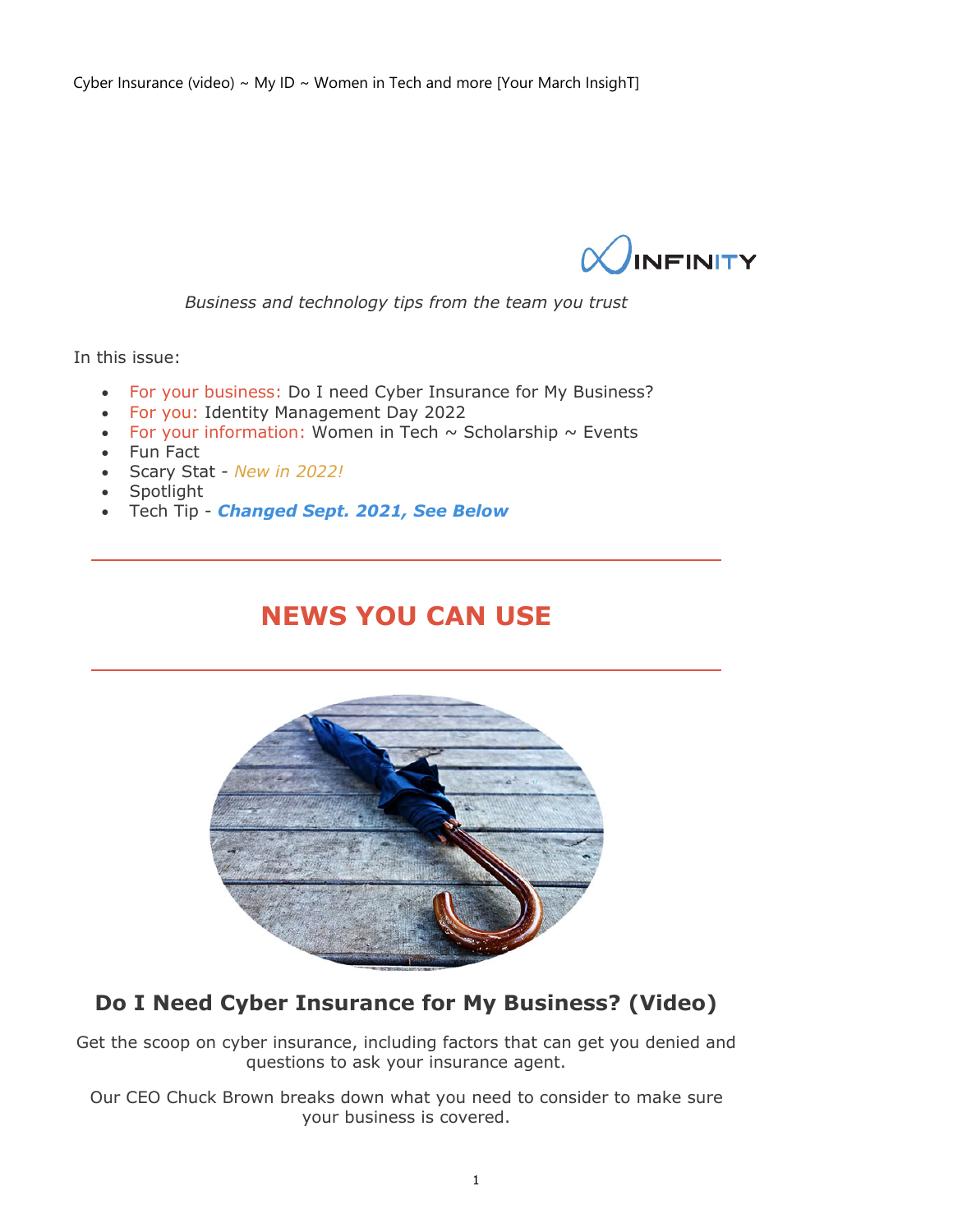

#### **Identity Management Day**

There are massive amounts of personal data about you online. From email and social media accounts to search engine history and entertainment or shopping accounts, you have a digital identity. And that data is incredibly valuable to cybercriminals.

Plus, 79% of organizations have experienced an identity-related security breach in the last two years [Identity Defined Security Alliance] and 61% of all breaches were a result of stolen credentials, whether through social engineering or brute force attacks. [Verizon Data Breach Investigations Report].

That's why Identity Management Day was created last year and is so important to both individuals and businesses.

Click the image above for resources to protect your digital identity and your company.

Catch up on older editions of the newsletter here.

**Newsletter Archive**

# **INSIDE INFINITY**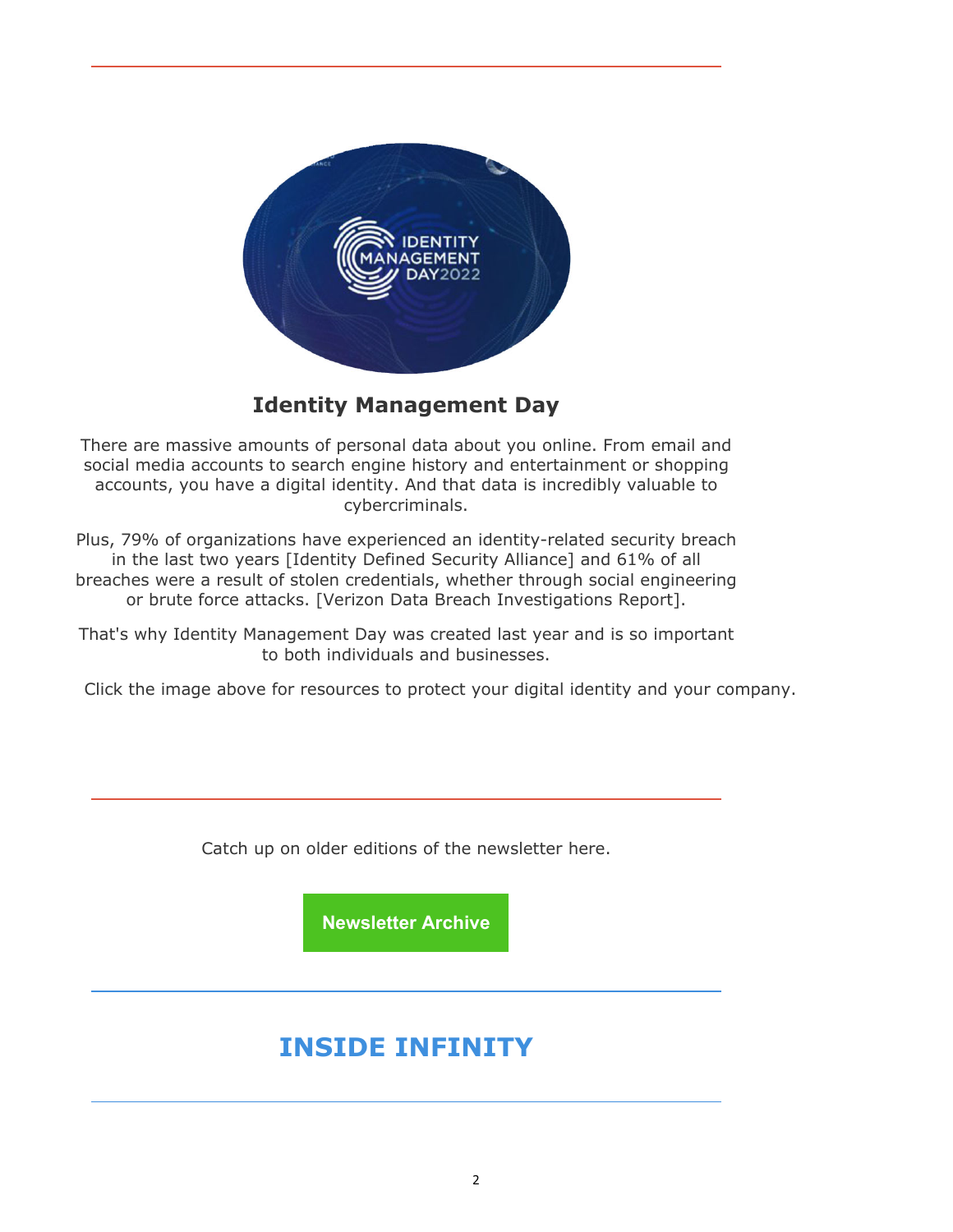#### **Women in Tech**



As you probably know, March is Women's History Month.

And there are some incredible women in technology, like the NASA geniuses in *Hidden Figures*.

We periodically share short, interesting pieces on Facebook about some of the tech pioneers you may not be as familiar with as, say, Gates or Jobs.

You can usually find those posts by searching our page for relevant hashtags, and I've linked that search to this image so you can just click and scroll.

The posts are in no particular order. Enjoy at will!

**Tell a High School Senior to Apply** 



Our annual scholarship is back!

If you know any graduating high school seniors, please share this opportunity with them. It's open to students in Chatham, Bryan, and Effingham Counties.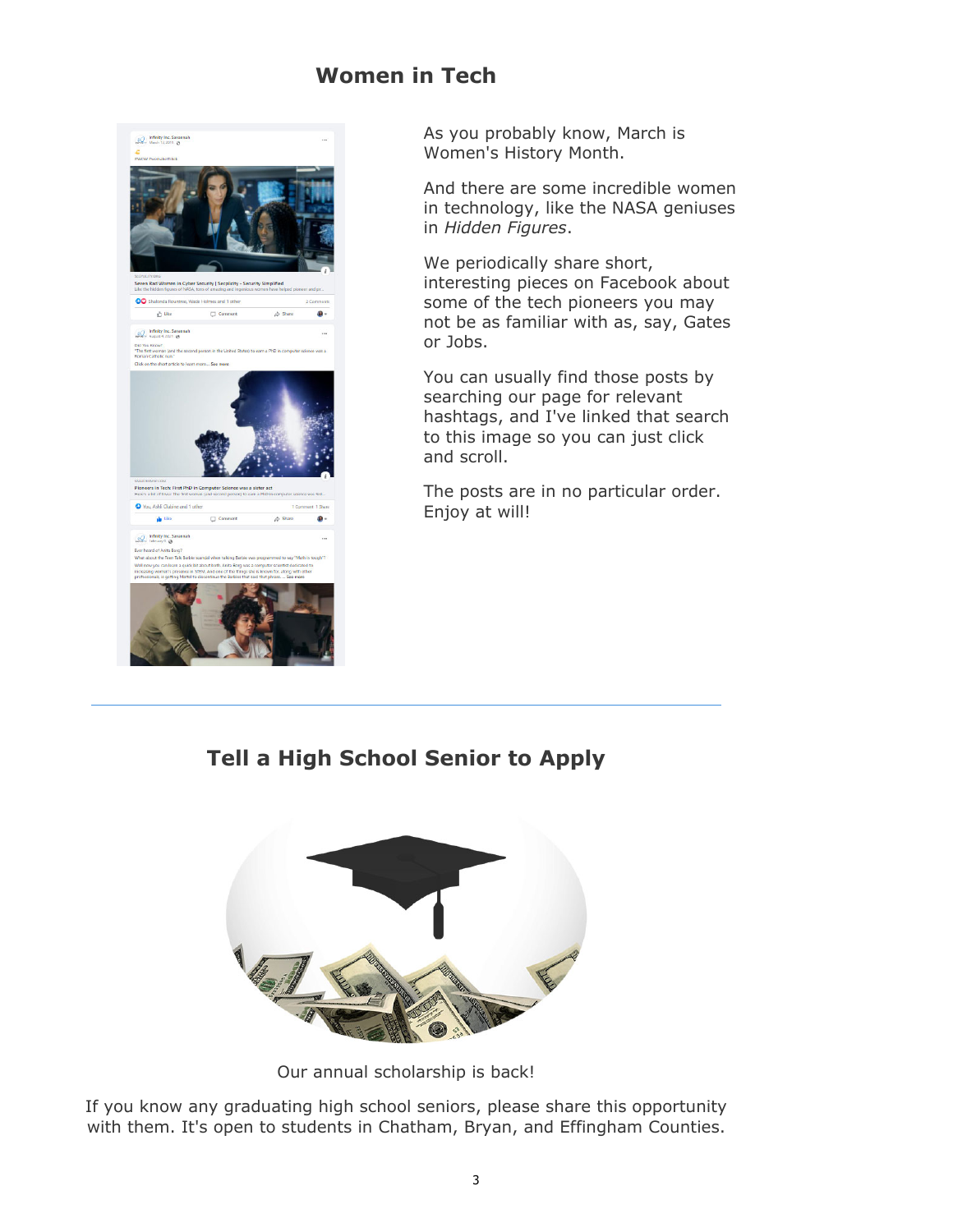Click the image for full eligibility details and application.

#### **It's a Date (Events)**

- Vote for us? Savannah Magazine Best of Savannah contest is open **now through April 11**. We're up for Best Information Technology Provider, field 115, and we'd love to recognize our team with the honor. Please write in "Infinity, Inc."
- Identity Management Day is **April 12**.
- Race to Fight the War Within is **April 23**.

Employee Anniversaries:

- March 16 Ashli 2 years
- March 25 Mark 9 years
- March 27 Jayson 4 years
- March 28 Alisa 6 years

Join us on **Facebook** or **LinkedIn** to share in the celebration of these anniversaries and send your own message of congratulations.

**Better yet, apply to join our team today!** Visit our Careers page for current opportunities.



#### **Did You Know?**

During World War II six women, nicknamed "the ENIAC Girls," harnessed the military-owned computer [ENIAC], developed their programming skills with no prior education in the field, and got so knowledgeable on its construction that they surpassed trained engineers in its troubleshooting. Their collaborative efforts led to successful and very efficient trajectory calculations...and went unacknowledged for 50 years.

The Electronic Numerical Integrator and Computer (ENIAC) was the first all-electronic programmable computer. It measured 80 feet long and 8 feet tall. Inside, it contained 18,000 vacuum tubes, and was covered from head to foot in more than 3,000 switches, wires and cables.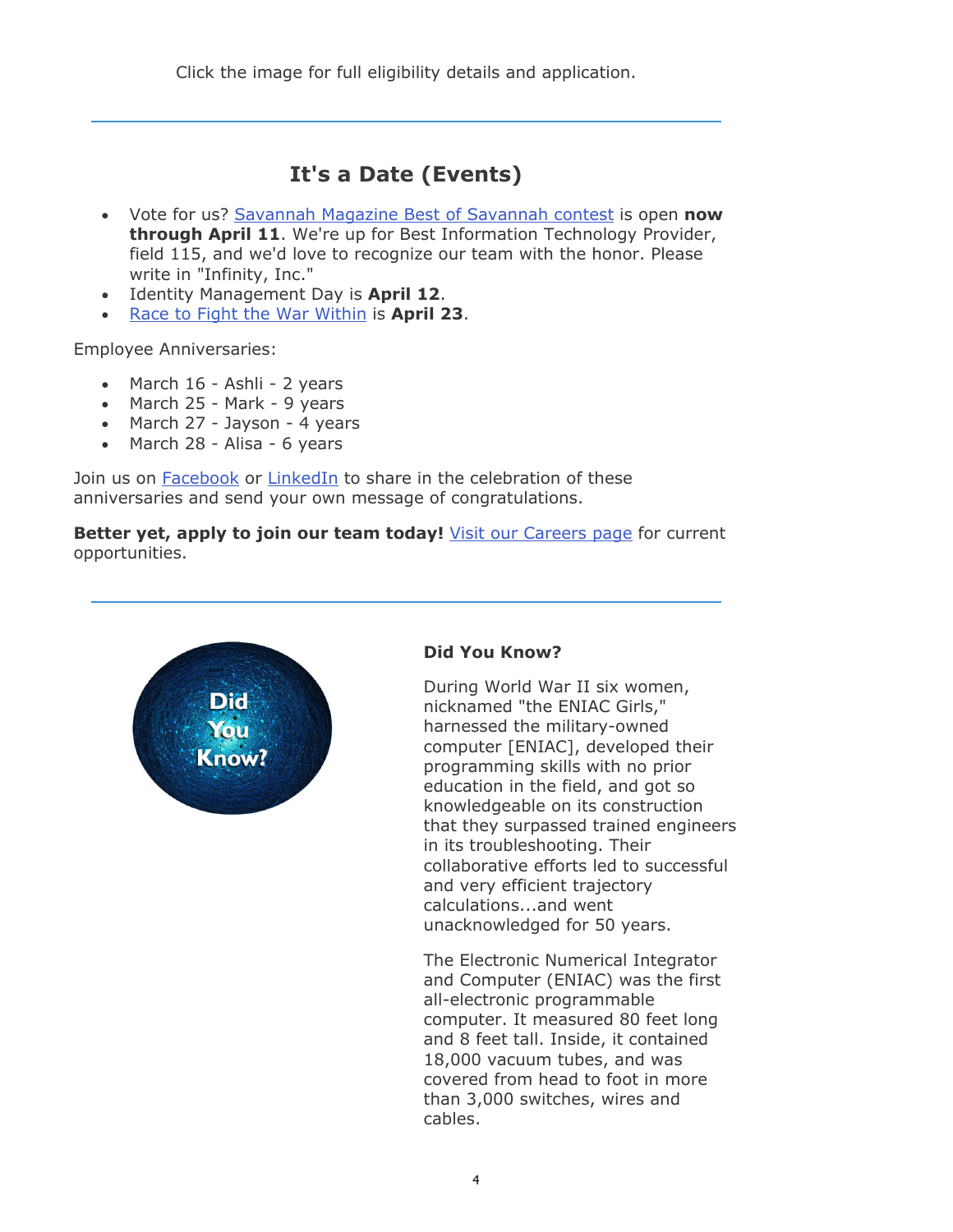Back then, computers were programmed through a physical system of adjusting switches and cables manually — debugging a program meant climbing inside the ENIAC in search of faulty connections. A new program had to first be sketched out on paper, then implemented with extreme precision. Setting up a single calculation could take days, and a full program could take weeks.

There was no operating manual or existing programming language, yet the women programmed the entire machine. They studied the blueprints and diagrams, breaking big problems into small steps. They also figured out how to troubleshoot it, including devising a system to pinpoint which of the 18,000 vacuum tubes was burned out.

Amazing.



#### **Scary Stat**

A recent study commissioned by NordPass found that **on average, we each have 100 passwords**.

And a Ponemon Institute study shows that **53% of people rely entirely on their memory for passwords**.

AND that **51% reuse passwords across work and personal accounts**.

This is not good password hygiene. And it is definitely not good for business.

Get [help and better protection here.](https://www.infinityinc.us/?s=password)

If you haven't already, it's time to implement MFA.

## **Community & Partner Spotlight**